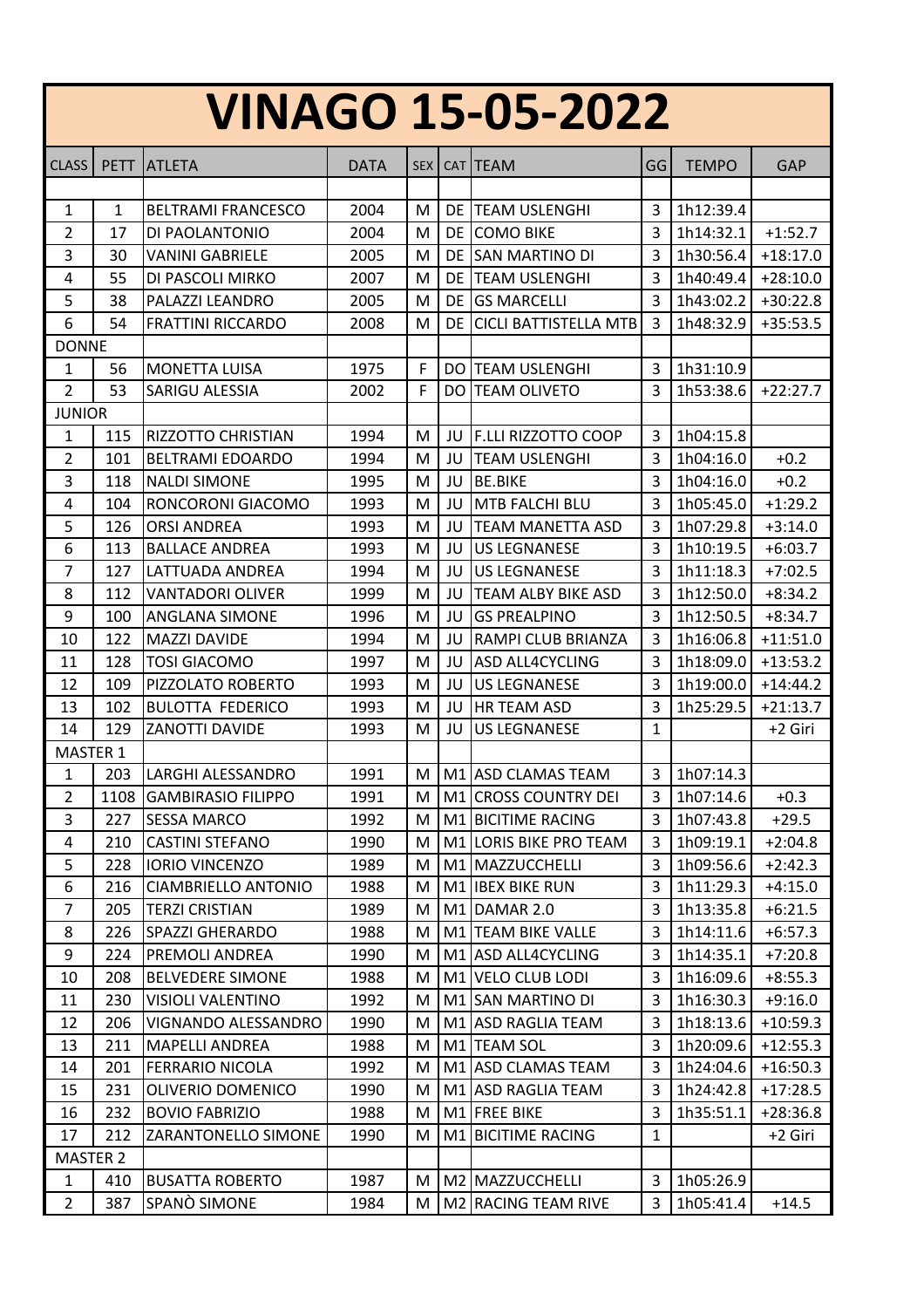| 3               | 412 | <b>BIANCHI ALBERTO</b>      | 1987 | M | M2 ASD NEWSCYCLISM                 | 3              | 1h05:45.4 | $+18.5$    |
|-----------------|-----|-----------------------------|------|---|------------------------------------|----------------|-----------|------------|
| 4               | 398 | <b>BECCALI ALESSANDRO</b>   | 1985 | M | M2 F.LLI RIZZOTTO COOP             | 3              | 1h05:46.7 | $+19.8$    |
| 5               | 409 | PIRAN CARLO                 | 1987 | M | M2 ASD CLAMAS TEAM                 | 3              | 1h07:40.7 | $+2:13.8$  |
| 6               | 381 | <b>BARBATO ALBERTO</b>      | 1987 | M | M <sub>2</sub> F.LLI RIZZOTTO COOP | 3              | 1h07:45.9 | $+2:19.0$  |
| $\overline{7}$  | 411 | <b>GORLA STEFANO</b>        | 1983 | M | M2 ASD ALL4CYCLING                 | 3              | 1h08:21.7 | $+2:54.8$  |
| 8               | 400 | <b>NICOLETTI GIUSEPPE</b>   | 1984 | M | M2 BICIMANIA                       | 3              | 1h12:04.2 | $+6:37.3$  |
| 9               | 389 | <b>TOSI MARCO</b>           | 1984 | M | M2 TEAM VIPER TICINO               | 3              | 1h12:18.7 | $+6:51.8$  |
| 10              | 408 | <b>SAGGIN RICCARDO</b>      | 1987 | M | M2 ASD CLAMAS TEAM                 | 3              | 1h12:44.2 | $+7:17.3$  |
| 11              | 414 | <b>LUPONE RICCARDO</b>      | 1983 | M | M2 PRO PATRIA BUSTO                | $\overline{3}$ | 1h16:03.4 | $+10:36.5$ |
| 12              | 407 | PAPA MICHELE                | 1984 | M | M2 TRB HERSH RACING                | 3              | 1h16:18.7 | $+10:51.8$ |
| 13              | 392 | <b>BARBIERI FABIO</b>       | 1985 | M | M2 AIRBIKE CRAL                    | 3              | 1h21:30.4 | $+16:03.5$ |
| 14              | 391 | <b>MARAN DANIELE</b>        | 1983 | M | M2 LORIS BIKE PRO TEAM             | 3              | 1h22:21.9 | $+16:55.0$ |
| 15              | 385 | PAVIA FABIO                 | 1987 | M | M2 TEAM MANETTA ASD                | 3              | 1h24:20.7 | $+18:53.8$ |
| 16              | 383 | <b>DIMAGLI ROSARIO</b>      | 1983 | M | M2 MTB BIKERS ERCHIE               | $\overline{3}$ | 1h26:42.7 | $+21:15.8$ |
| 17              | 386 | <b>RUBINO GUIDO</b>         | 1983 | M | M2 ASD COMPACT TEAM                | 3              | 1h34:44.2 | $+29:17.3$ |
| 18              | 384 | <b>MONDINI MARCO</b>        | 1985 | M | M2 ASD CLAMAS TEAM                 | $\overline{2}$ | 45:05.4   | +1 Giro    |
| 19              | 413 | <b>CARNELLI LUCA</b>        | 1985 | M | M2 AMATORI VELO                    | $\mathbf{1}$   |           | +2 Giri    |
| <b>MASTER 3</b> |     |                             |      |   |                                    |                |           |            |
| 1               | 575 | PASQUALI FABIO              | 1978 | M | M3 AMICI ACSI CICLISMO             | 3              | 1h03:38.3 |            |
| 2               | 609 | TRAVAGLINI MIRKO            | 1978 | M | M3 TRB HERSH RACING                | 3              | 1h06:35.3 | $+2:57.0$  |
| 3               | 606 | <b>TODESCHINI ADOLFO</b>    | 1982 | M | M3 PASSOLENTO                      | $\overline{3}$ | 1h07:46.0 | $+4:07.7$  |
| 4               | 615 | <b>SORLE ANDREA</b>         | 1979 | M | M3 TEAM VIPER TICINO               | 3              | 1h07:57.5 | $+4:19.2$  |
| 5               | 611 | <b>BRUSCHI GIANLUCA</b>     | 1979 | M | M3 F.LLI RIZZOTTO COOP             | 3              | 1h07:58.0 | $+4:19.7$  |
| 6               | 604 | <b>CONTRIBUNALE FABIO</b>   | 1982 | M | M3 MTB CINGHIOS RACING             | 3              | 1h09:27.5 | $+5:49.2$  |
| $\overline{7}$  | 610 | <b>BRUSCHI STEFANO</b>      | 1982 | M | M3 F.LLI RIZZOTTO COOP             | 3              | 1h09:44.8 | $+6:06.5$  |
| 8               | 561 | COLOMBO CLAUDIO             | 1979 | M | M3 HR TEAM ASD                     | 3              | 1h10:37.8 | $+6:59.5$  |
| 9               | 614 | PONTI FABRIZIO              | 1980 | M | M3 TEAM VIPER TICINO               | 3              | 1h12:08.3 | $+8:30.0$  |
| 10              | 605 | <b>SILVERIO GIANMARIO</b>   | 1979 | M | M3 TEAM MANETTA ASD                | 3              | 1h13:04.0 | $+9:25.7$  |
| 11              | 566 | <b>CIOLLI THOMAS</b>        | 1980 | M | M3 US LEGNANESE                    | 3              | 1h14:58.8 | $+11:20.5$ |
| 12              | 612 | <b>MARANGON MATTEO</b>      | 1981 | M | M3 F.LLI RIZZOTTO COOP             | 3              | 1h15:24.8 | $+11:46.5$ |
| 13              | 597 | <b>COMAZZI TOMMASO</b>      | 1982 | M | M3 HR TEAM ASD                     | $\overline{3}$ | 1h16:30.0 | $+12:51.7$ |
| 14              | 594 | <b>CHIESA MARCO</b>         | 1978 | M | M3 FUNTOS BIKE                     | 3              | 1h20:10.0 | $+16:31.7$ |
| 15              | 608 | <b>VENTI ANDREA</b>         | 1980 | M | M3 ASD GAUV                        | 3              | 1h23:08.0 | $+19:29.7$ |
| 16              | 565 | <b>CASTIGLIONE</b>          | 1979 | M | M3 IL BICICLO TEAM NEW             | 3              | 1h23:12.0 | $+19:33.7$ |
| 17              | 570 | LIVERANI ANDREA             | 1980 | M | M3 AIRBIKE CRAL                    | 3              | 1h31:18.8 | $+27:40.5$ |
| 18              | 568 | DI PATTI DANIELE            | 1980 | M | M3 IBEX BIKE RUN                   | 3              | 1h32:36.5 | $+28:58.2$ |
| 19              | 613 | <b>BOTTAZZO DIEGO</b>       | 1980 | M | M3 GIORNALIERA                     | 3              | 1h39:52.8 | +36:14.5   |
| 20              | 607 | <b>MOTTA MAURO</b>          | 1980 | M | M3 CICLI BATTISTELLA MTB           | 3              | 1h50:26.6 | $+46:48.3$ |
| MASTER 4        |     |                             |      |   |                                    |                |           |            |
| $\mathbf{1}$    | 748 | <b>TACCHINARDI GABRIELE</b> | 1973 | M | M4 BIKE E RUN CREMA                | 3              | 1h04:09.4 |            |
| $\overline{2}$  | 770 | <b>BOTTARINI JACOPO</b>     | 1976 | M | M4 HR TEAM ASD                     | 3              | 1h04:13.7 | $+4.3$     |
| 3               | 785 | <b>FERRARIO GIOVANNI</b>    | 1973 | M | M4 HR TEAM ASD                     | 3              | 1h04:33.9 | $+24.5$    |
| $\overline{a}$  | 742 | <b>GIACOMETTI ALESSIO</b>   | 1976 | M | M4 SKORPIONI RACING                | 3              | 1h06:14.2 | $+2:04.8$  |
| 5               | 747 | <b>VECCHIO DAVIDE</b>       | 1977 | M | M4 AGRATE CONTURBIA                | 3              | 1h06:57.9 | $+2:48.5$  |
| 6               | 773 | <b>GRANATO BENIAMINO</b>    | 1976 | M | M4 ASD ALL4CYCLING                 | 3              | 1h07:52.4 | $+3:43.0$  |
| 7               | 760 | STRADA COSIMO               | 1977 | M | M4 ASD ORANGE TEAM                 | 3              | 1h08:51.7 | $+4:42.3$  |
| 8               | 806 | <b>TRENTAROSSI PAOLO</b>    | 1975 | M | M4 GALBIATI SPORT                  | 3              | 1h09:23.2 | $+5:13.8$  |
| 9               | 746 | <b>SARTO VALERIO</b>        | 1973 | M | M4 HR TEAM ASD                     | 3              | 1h09:35.7 | $+5:26.3$  |
| 10              | 778 | <b>BONORA MORENO</b>        | 1975 | M | M4 GS PREALPINO                    | 3              | 1h09:37.9 | $+5:28.5$  |
| 11              | 805 | CACCIALANZA JOSE            | 1973 | M | M4 TEAM MEDIA BIKE                 | 3              | 1h09:40.9 | $+5:31.5$  |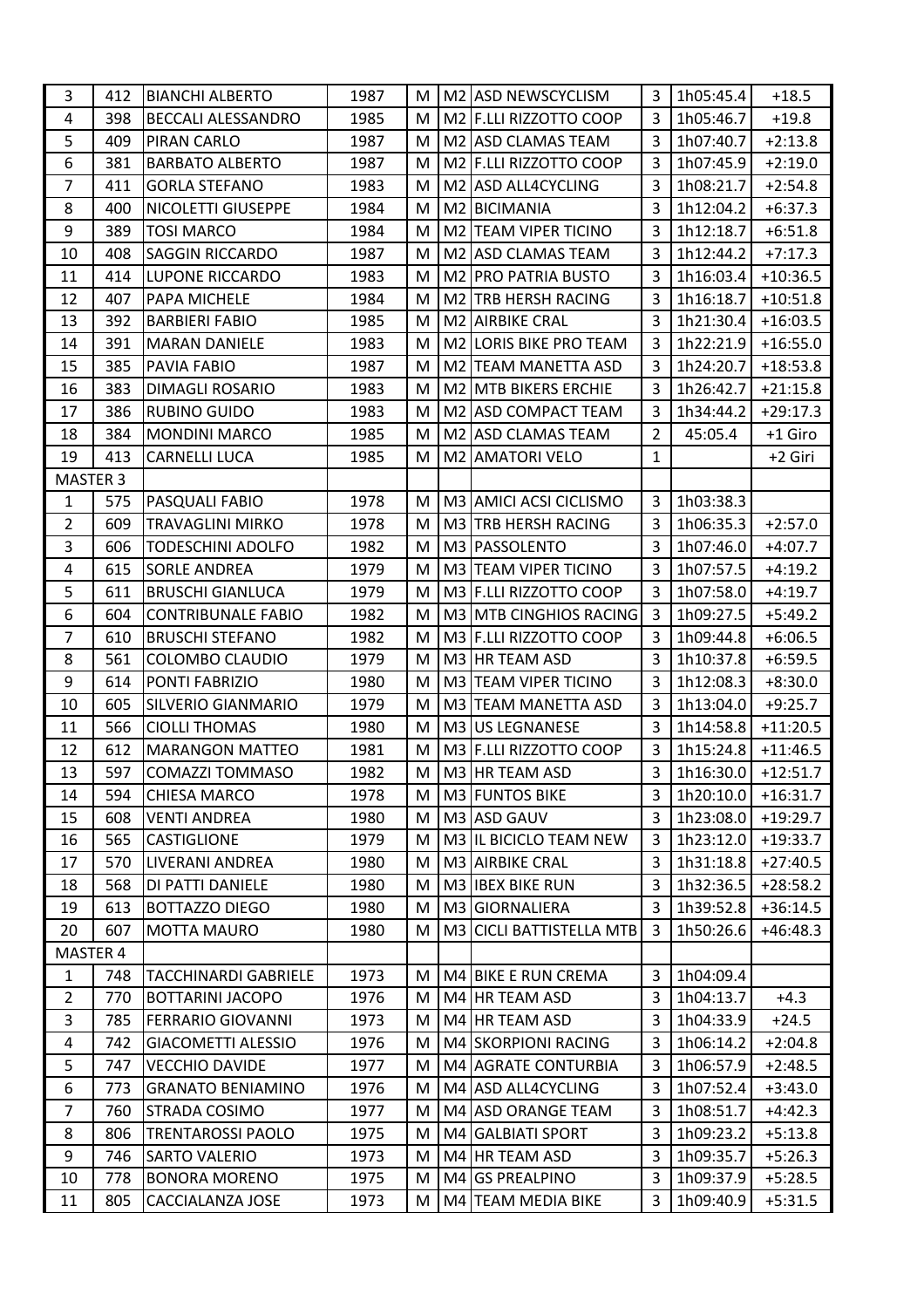| 12             | 757  | <b>MARMORALE MASSIMO</b>  | 1975 | M |    | M4 TEAM BENINI NOVARA  | 3              | 1h09:43.9 | $+5:34.5$  |
|----------------|------|---------------------------|------|---|----|------------------------|----------------|-----------|------------|
| 13             | 763  | PIANURA IGOR              | 1973 | M |    | M4 BEE BIKE            | $\overline{3}$ | 1h10:07.2 | $+5:57.8$  |
| 14             | 783  | <b>SCHIROSI AUGUSTO</b>   | 1973 | M |    | M4 GS PREALPINO        | 3              | 1h10:46.2 | $+6:36.8$  |
| 15             | 803  | <b>SANTORO</b>            | 1974 | M |    | M4 UGGIATESE BICI BIKE | 3              | 1h11:10.4 | $+7:01.0$  |
| 16             | 761  | <b>DONADIO</b>            | 1975 | M |    | M4 TEAM VIPER TICINO   | 3              | 1h11:16.4 | $+7:07.0$  |
| 17             | 808  | SALMOIRAGHI ANDREA        | 1973 | M |    | M4 BEE BIKE            | 3              | 1h12:29.2 | $+8:19.8$  |
| 18             | 744  | <b>MILANI STEFANO</b>     | 1973 | M |    | M4 HR TEAM ASD         | 3              | 1h13:49.7 | $+9:40.3$  |
| 19             | 777  | <b>LONGONI FABRIZIO</b>   | 1977 | M |    | M4 PEDALE ARCORESE     | 3              | 1h14:00.2 | $+9:50.8$  |
| 20             | 781  | <b>ROSSI MAURO</b>        | 1974 | M |    | M4 BE.BIKE             | 3              | 1h14:16.7 | $+10:07.3$ |
| 21             | 807  | <b>BOVERIO OLIVIERO</b>   | 1973 | M |    | M4 GS PREALPINO        | 3              | 1h14:17.7 | $+10:08.3$ |
| 22             | 758  | PAZZI MARCO               | 1977 | M |    | M4 TEAM MANETTA ASD    | 3              | 1h17:04.2 | $+12:54.8$ |
| 23             | 794  | <b>NETTUNA IVAN</b>       | 1975 | M |    | M4 GS MARCELLI         | 3              | 1h19:25.2 | $+15:15.8$ |
| 24             | 759  | RIZZELLI SAVERIO          | 1976 | M |    | M4 IBEX BIKE RUN       | 3              | 1h20:15.4 | $+16:06.0$ |
| 25             | 1105 | <b>VENTURINI PAOLO</b>    | 1973 | M |    | M4 TEAM VIPER TICINO   | 3              | 1h20:17.9 | $+16:08.5$ |
| 26             | 804  | <b>ALTRUI MAURO</b>       | 1973 | M |    | M4 ASD GAUV            | 3              | 1h20:51.2 | $+16:41.8$ |
| 27             | 754  | <b>LARIA MARCO</b>        | 1977 | M |    | M4 TEAM MANETTA ASD    | 3              | 1h23:03.4 | $+18:54.0$ |
| 28             | 801  | <b>FRATUS GIANLUCA</b>    | 1974 | M |    | M4 US LEGNANESE        | 3              | 1h30:28.7 | $+26:19.3$ |
| 29             | 793  | <b>ZUCCHI DAVIDE</b>      | 1976 | M | M4 | <b>GB JUNIOR TEAM</b>  | 3              | 1h33:53.9 | $+29:44.5$ |
| 30             | 741  | <b>DELVAGO GIANLUCA</b>   | 1976 | M |    | M4 ASD GIO'N'DENT      | $\overline{2}$ | 46:52.0   | +1 Giro    |
| 31             | 762  | <b>SANNA SILVIO</b>       | 1976 | M |    | M4 VELO CLUB LODI      | $\overline{2}$ | 55:23.2   | +1 Giro    |
| 32             | 769  | <b>BACHINI ANDREA</b>     | 1974 | M |    | M4 CICLISTICA PIANO    | $\overline{2}$ | 1h05:01.7 | +1 Giro    |
| 33             | 1102 | RENDA ALESSANDRO          | 1975 | M |    | M4 IBEX BIKE RUN       | $\mathbf{1}$   |           | +2 Giri    |
| 34             | 743  | GIAMPÀ SALVATORE          | 1974 | M |    | M4 HR TEAM ASD         | $\mathbf{1}$   | 21:32.5   | +2 Giri    |
| 35             | 745  | <b>SARTO FRANCESCO</b>    | 1973 | M |    | M4 HR TEAM ASD         | $\mathbf{1}$   | 24:52.0   | +2 Giri    |
| 36             | 802  | PIZZO GIORGIO             | 1977 | M |    | M4 HR TEAM ASD         | $\mathbf{1}$   | 30:56.0   | +2 Giri    |
| MASTER 5       |      |                           |      |   |    |                        |                |           |            |
| $\mathbf{1}$   | 967  | <b>AGOSTINONE</b>         | 1970 | M |    | M5 LORIS BIKE PRO TEAM | 3              | 1h06:05.0 |            |
| $\overline{2}$ | 229  | <b>SAPORITI LORIS</b>     | 1971 | M |    | M5 HR TEAM ASD         | 3              | 1h07:32.3 | $+1:27.3$  |
| 3              | 962  | <b>SARIGU CLAUDIO</b>     | 1969 | M |    | M5 TEAM OLIVETO        | 3              | 1h07:42.0 | $+1:37.0$  |
| 4              | 969  | <b>TOSI FABIO</b>         | 1968 | M |    | M5 ASD ALL4CYCLING     | 3              | 1h08:02.5 | $+1:57.5$  |
| 5              |      | 1112 CARLIN SANDRO        | 1968 | M |    | M5 MTB EVALOON         | $\overline{3}$ | 1h08:14.5 | $+2:09.5$  |
| 6              | 1117 | <b>DELL'ANGELO MARCO</b>  | 1971 | M |    | M5 GS MARCELLI         | 3              | 1h09:43.3 | $+3:38.3$  |
| $\overline{7}$ | 956  | <b>CAPELLI DARIO</b>      | 1969 | M |    | M5 AMICI DI ANNABELLA  | 3              | 1h10:01.8 | $+3:56.8$  |
| 8              | 939  | <b>BARBERO RICCARDO</b>   | 1969 | M |    | M5 MTB OLEGGIO         | 3              | 1h11:32.3 | $+5:27.3$  |
| 9              | 968  | <b>GALLI STEFANO</b>      | 1968 | M |    | M5 ASD ALL4CYCLING     | 3              | 1h13:18.3 | $+7:13.3$  |
| 10             | 931  | <b>TESTA PATRIZIO</b>     | 1968 | M |    | M5 SKORPIONI RACING    | 3              | 1h14:35.5 | $+8:30.5$  |
| 11             | 921  | <b>ALBRIZIO PIETRO</b>    | 1970 | M |    | M5 F.LLI RIZZOTTO COOP | 3              | 1h14:52.0 | $+8:47.0$  |
| 12             | 946  | <b>STRIPPOLI VITO</b>     | 1972 | M |    | M5 VALCERESIO BIKE     | 3              | 1h17:35.0 | $+11:30.0$ |
| 13             | 1101 | <b>CELOZZI BIAGIO</b>     | 1968 | M |    | M5 HR TEAM ASD         | 3              | 1h19:30.5 | $+13:25.5$ |
| 14             | 934  | <b>INGUI' BATTISTA</b>    | 1968 | M |    | M5 NEWS CICLISMO       | 3              | 1h19:32.0 | $+13:27.0$ |
| 15             | 922  | <b>BERNASCONI MASSIMO</b> | 1968 | M |    | M5 MARTICA BIKE TEAM   | 3              | 1h23:03.0 | $+16:58.0$ |
| 16             | 937  | <b>ZADRA MAURIZIO</b>     | 1968 | M |    | M5 UC TERNATESE        | 3              | 1h28:19.2 | $+22:14.2$ |
| 17             | 963  | DI PASCOLI IVAN           | 1970 | M |    | M5 TEAM USLENGHI       | 3              | 1h28:35.5 | $+22:30.5$ |
| 18             | 936  | PROVERBIO BRUNO           | 1972 | м |    | M5 TEAM MANETTA ASD    | 3              | 1h36:13.7 | $+30:08.7$ |
| 19             | 1100 | <b>FERRARIO GIANNI</b>    | 1968 | M |    | M5 HR TEAM ASD         | $\overline{2}$ | 1h30:41.9 | +1 Giro    |
| 20             | 940  | COLOMBO LUCA              | 1969 | M |    | M5 SKORPIONI RACING    | $\mathbf{1}$   |           | +2 Giri    |
| 21             | 960  | <b>BALLOTTA ALBERTO</b>   | 1968 | М |    | M5 SKORPIONI RACING    | $\mathbf{1}$   | 26:44.5   | +2 Giri    |
| MASTER 6       |      |                           |      |   |    |                        |                |           |            |
| $\mathbf{1}$   |      | 1000 CERRUTO CARMELO      | 1967 | M |    | M6 HR TEAM ASD         | 3              | 1h05:48.9 |            |
| $\overline{2}$ | 1033 | <b>FAPPANI GIANPAOLO</b>  | 1963 | M |    | M6 CICLIMANT-S RACING  | 3              | 1h06:49.2 | $+1:00.3$  |